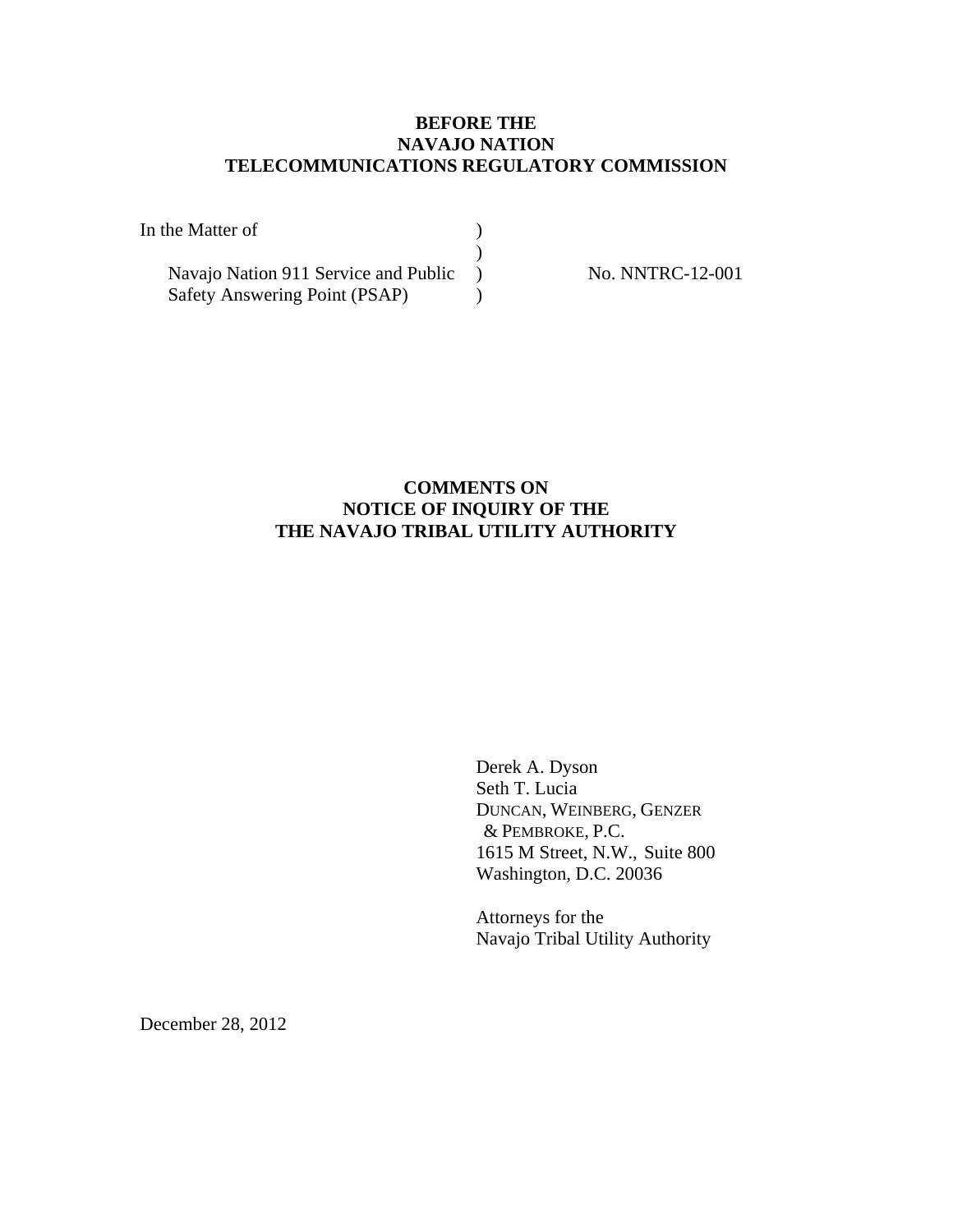# **BEFORE THE NAVAJO NATION TELECOMMUNICATIONS REGULATORY COMMISSION**

| In the Matter of                     |  |
|--------------------------------------|--|
|                                      |  |
| Navajo Nation 911 Service and Public |  |
| Safety Answering Point (PSAP)        |  |

No. NNTRC-12-001

# **COMMENTS ON NOTICE OF INQUIRY OF NTUA WIRELESS, LLC**

Pursuant to the Notice of Inquiry in the Matter of Navajo Nation 911 Service and Public Safety Answering Point (PSAP) ("PSAP NOI"), which was adopted by the Navajo Nation Telecommunications Regulatory Commission ("Commission" or "NNTRC") in this docket on November 9, 2012,<sup>1</sup> the Navajo Tribal Utility Authority ("NTUA") submits these comments in the Commission's PSAP NOI proceeding regarding the establishment of one or more PSAPs on the Navajo Nation, development and completion of an E911 or NG911 Service Plan, and implementation of E911 or NG911 services on the Navajo Nation.

# **I. INTRODUCTION**

1. NTUA is a not-for-profit Navajo Nation enterprise, established in 1959 by the Navajo Nation Council. NTUA is charged with providing various utility services, including telecommunications and information services, to residents of the 27,000 square-mile Navajo Nation.<sup>2</sup> NTUA recognizes that the Navajo Nation and

 $\frac{1}{1}$  *See* Notice of Inquiry, *In the Matter of Navajo Nation 911 Service and Public Service Answering Point (PSAP)*, Docket No. NNTRC-12-001 (posted August 13, 2012), *available at*  http://nntrc.org/cms/kunde/rts/nntrcorg/docs/551483956-08-31-2012-10-58-09.pdf .

<sup>2</sup> *See, e.g.,* 21 N.N.C. §5 (2008).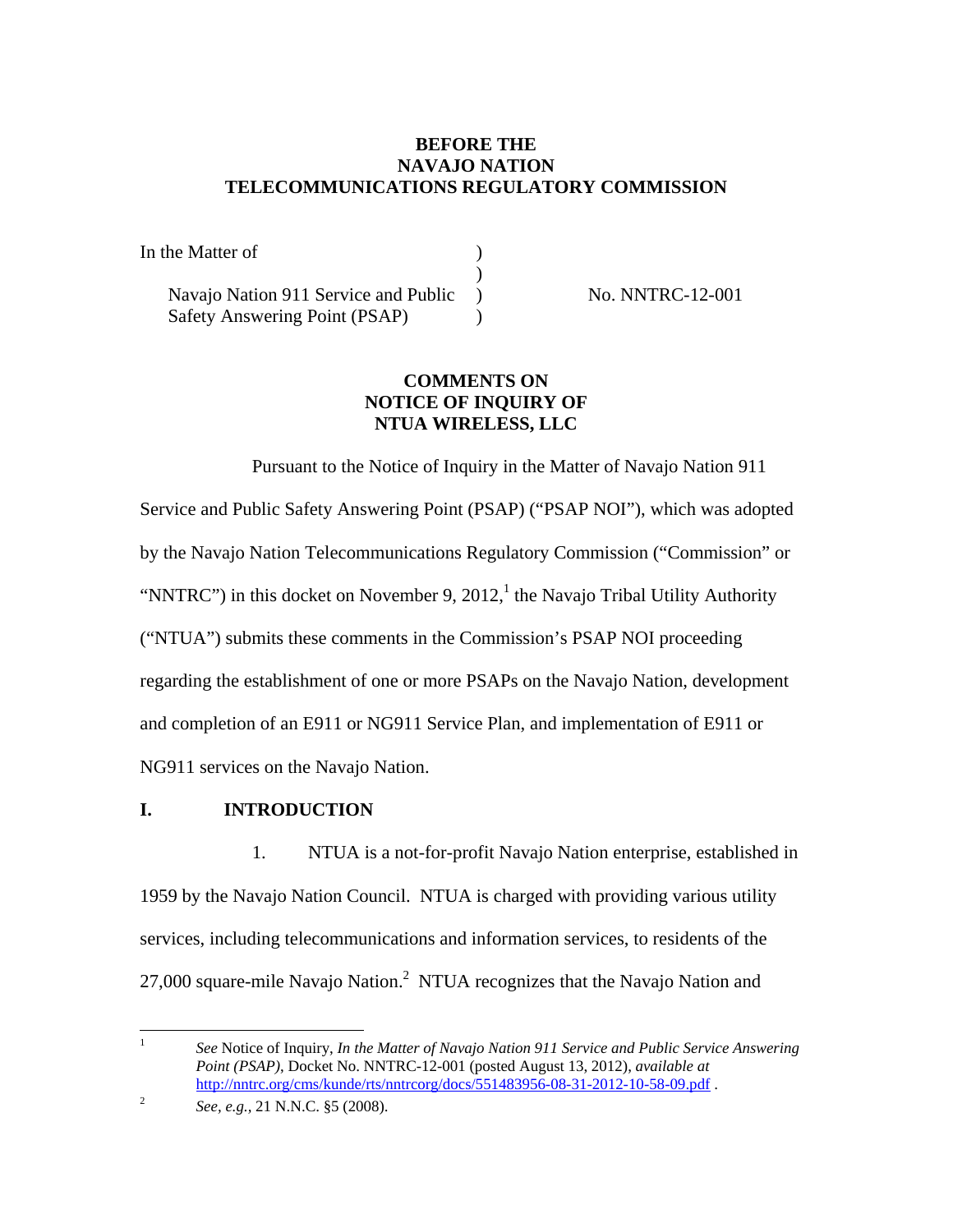NTUA's service territory spreads across portions of the States of Arizona, New Mexico, and Utah. NTUA has successfully been operating as a utility within this service territory for over fifty-three years and has continued to expand service to the residents of the Navajo Nation during that time. NTUA, having such successful operations during that period, offers a valuable perspective on any consideration of new public services on the Navajo Nation, including 911-related services.

2. Moreover, NTUA also offers its perspective as the owner, builder and future operator of an extensive, high-speed middle-mile broadband network that will be completed in the coming months ("NTUA Middle-Mile Broadband Project"), which will provide high-speed broadband services and wireless access across the majority of the Navajo Nation. Given NTUA's role as a multi-utility provider and as the owner/operator of the NTUA Middle-Mile Broadband Project, NTUA believes that any ultimate deployment of an E911 or NG911 system on the Navajo Nation will likely involve in some form the use of the NTUA Middle-Mile Broadband Project infrastructure. Among other things, NTUA makes clear in these Comments that, in the event that NTUA provides service in any eventual E911 or NG911 solution that is developed for the Navajo Nation, NTUA anticipates being obligated to charge either the Navajo Nation government or customers for such service and maintenance of such service.

3. Finally, NTUA notes that a critical development that will strengthen the ability to provide 911-related services on a cost effective basis is for the Federal Communications Commission ("FCC") to grant the status of Eligible Telecommunications Carrier ("ETC") to NTUA Wireless, LLC ("NTUA Wireless"), which is majority-owned by NTUA. Achieving ETC status from the FCC will qualify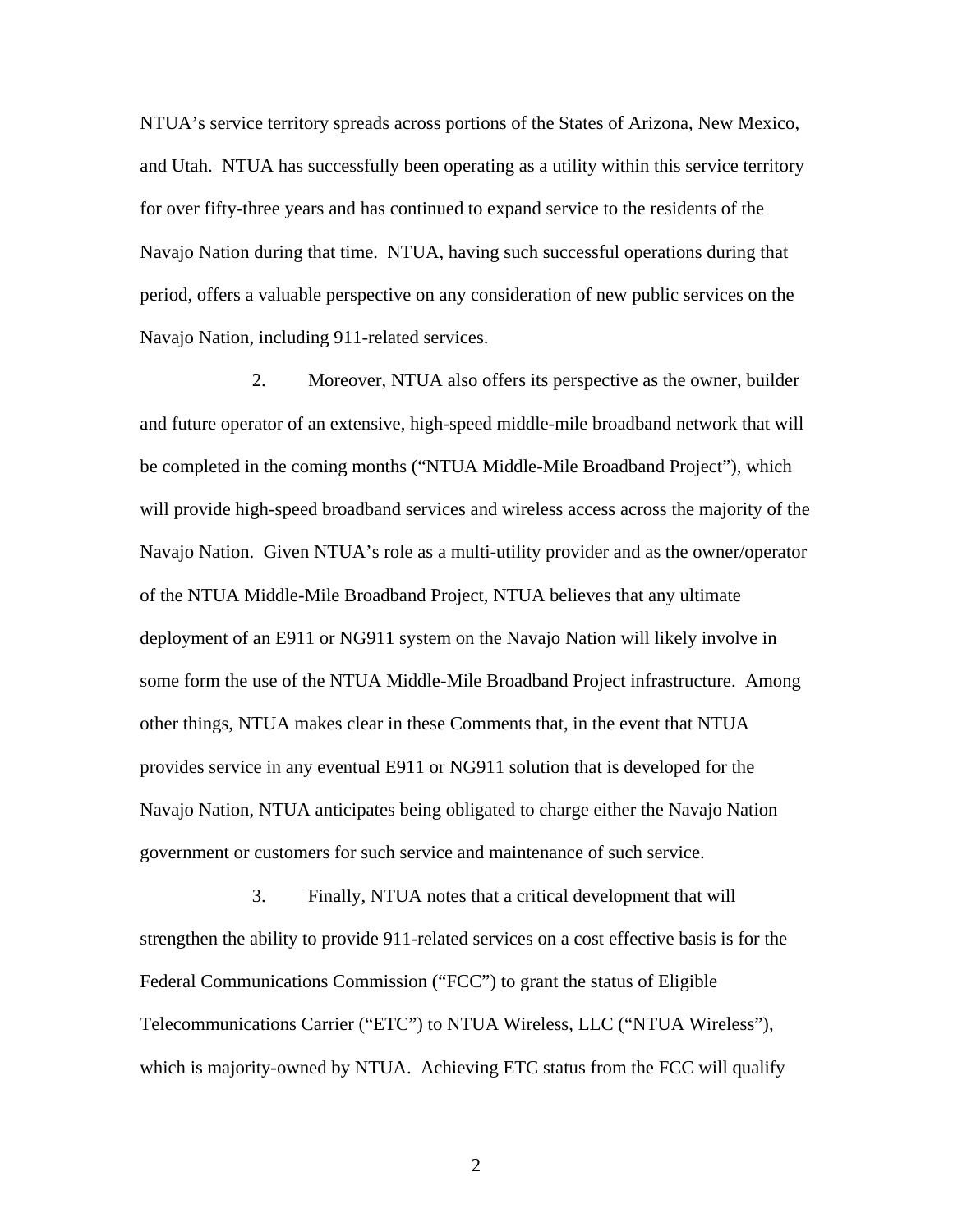NTUA Wireless for certain federal funding programs through the Universal Services Fund ("USF") and allow NTUA Wireless to deploy its wireless services throughout the Navajo Nation and contribute to funding the operations of the NTUA Middle-Mile Broadband Project as a customer that pays for using the assets of the NTUA Middle-Mile Broadband Project.

### **II. THE NTUA MIDDLE MILE BROADBAND PROJECT**

4. On March 1, 2010, NTUA was awarded a grant from the U.S. Department of Commerce's National Telecommunications Information Administration under the Broadband Technologies Opportunities Program. Under this grant award, NTUA has completed construction on most of the NTUA Middle-Mile Broadband Project and is only months from completing construction of this significant telecommunications infrastructure, which includes but is not limited to 550 miles of fiber and 32 new microwave towers across the Navajo Nation. This infrastructure includes a middle-mile backhaul for the purpose of allowing increased connectivity within the Navajo Nation for the benefit of both middle-mile customers and last-mile customers (*e.g*., residents of the Navajo Nation). NTUA notes that this grant did not provide for any provision of funds to serve either an E911 or NG911 solution.

5. NTUA has a subrecipient under the grant, NTUA Wireless, which is a joint venture between NTUA and Commnet Wireless LLC ("Commnet"). NTUA Wireless is majority owned by NTUA and is jointly managed by Commnet and NTUA. As a subrecipient, NTUA Wireless' role under the grant is to implement last mile connectivity services for the residents of the Navajo Nation. NTUA Wireless is accomplishing this by installing LTE equipment, providing netbooks for schools and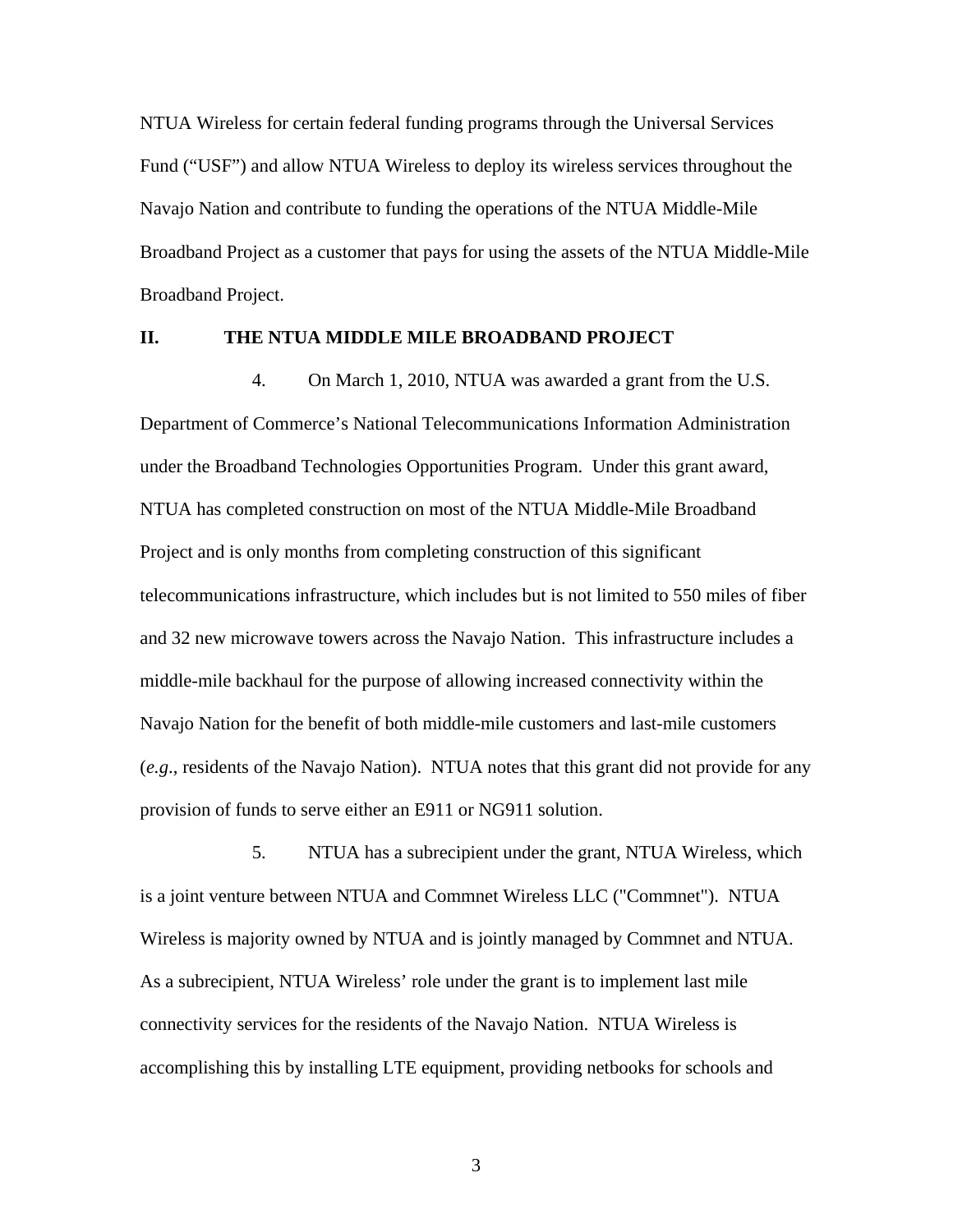creating a retail wireless and broadband business for the benefit of the residents of the Navajo Nation. As described more fully below, NTUA must operate the Middle-Mile Broadband Project, which is being funded in large part by the federal grant, in a nondiscriminatory fashion that charges customers for services.

### **III. FUNDING AND ESTABLISHING A PUBLIC SAFETY ANSWERING POINT AND E911 OR NG911 SERVICE ON THE NAVAJO NATION**

## **A. Funding the PSAP and 911 Services is the Fundamental Challenge**

6. As noted in the PSAP NOI, perhaps the most fundamental question related to establishing a PSAP and related E911 or NG911 services is how such services will be funded. *See* PSAP NOI at p. 20. The NNTRC and the Navajo Nation generally should pursue multiple areas of state and federal funding that can provide funding to cover as many costs as possible related to establishing a PSAP and E911 or NG911 service.

7. For example, one source of potential funding would come from the states. As the PSAP NOI notes, "[i]n order to ... receive state funding from Arizona and New Mexico for such services, the Navajo Nation must develop a Service Plan which meets those states' requirements." PSAP NOI at p. 11. Because state funding is made conditional on meeting certain Service Plan requirements, the NNTRC should make every effort to understand the Service Plan requirements and craft a Navajo Nation Service Plan that conforms to such requirements, to the extent possible, in order to qualify for and access state sources of emergency response funding.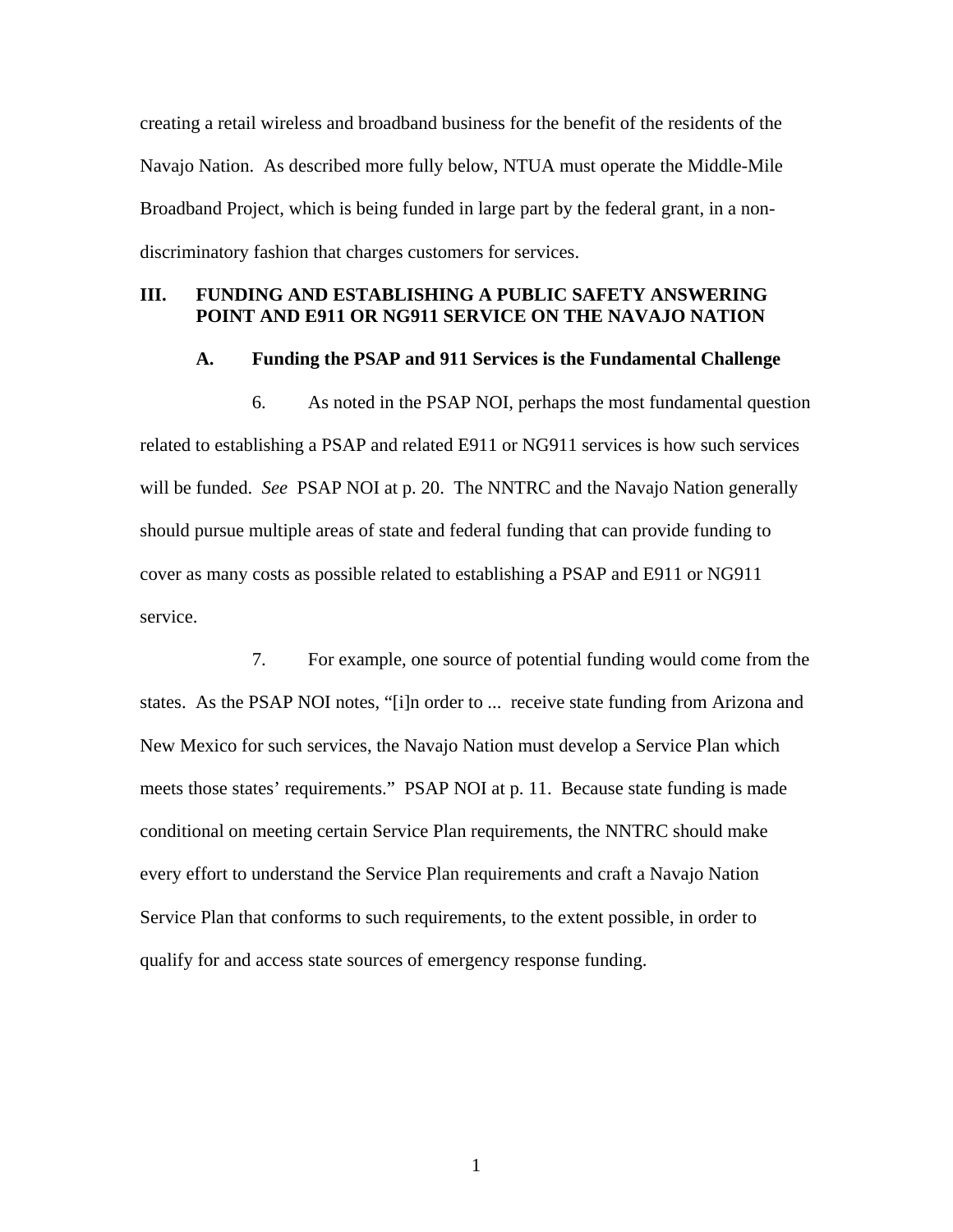8. NTUA also notes in this context the importance of the FCC's approval of NTUA Wireless' pending ETC application.<sup>3</sup> Although the federal funding that will become available to NTUA Wireless as a consequence of receiving ETC status will not directly fund 911-related services, approval of NTUA Wireless' ETC application will undoubtedly lead to more efficient and effective emergency response outcomes on the Navajo Nation. For one, USF funding will allow NTUA Wireless to deploy its wireless services more quickly and extensively to the residents of the Navajo Nation, increasing the availability of mobile phones to the residents of the Navajo Nation. This, in turn, will increase the ability of Navajo residents to report emergencies. Moreover, funding made available to NTUA Wireless through the USF fund will allow NTUA Wireless to be a significant customer of the NTUA Middle-Mile Broadband Project, helping fund continued investment in the infrastructure, which will benefit all customers of the NTUA Middle-Mile Broadband Project including any emergency services applications. Because of the importance in gaining ETC status, NTUA encourages swift action by the FCC to grant NTUA Wireless ETC status.

9. Notwithstanding the potential sources of state and federal assistance to provide E911 or NG911 services, the NNTRC must establish a secure source to fund such public safety services, which presumably requires the ability to assess a mandatory surcharge or tax to customers. *See* PSAP NOI at pp. 20-22. Such a model to allow telecommunications providers to collect a tax on customers to cover the costs of

 $\frac{1}{3}$  *See Petition of NTUA WIRELESS, LLC for Designation as an Eligible Telecommunications Carrier Pursuant to Section 214(e)(6) of the Communications Act of 1934, as Amended on the Navajo Nation*, WC Docket No. 09-197 (filed March 3, 2011; Correction to Petition filed Aug. 18, 2011; Amendment to Petition filed on Sept. 4, 2012).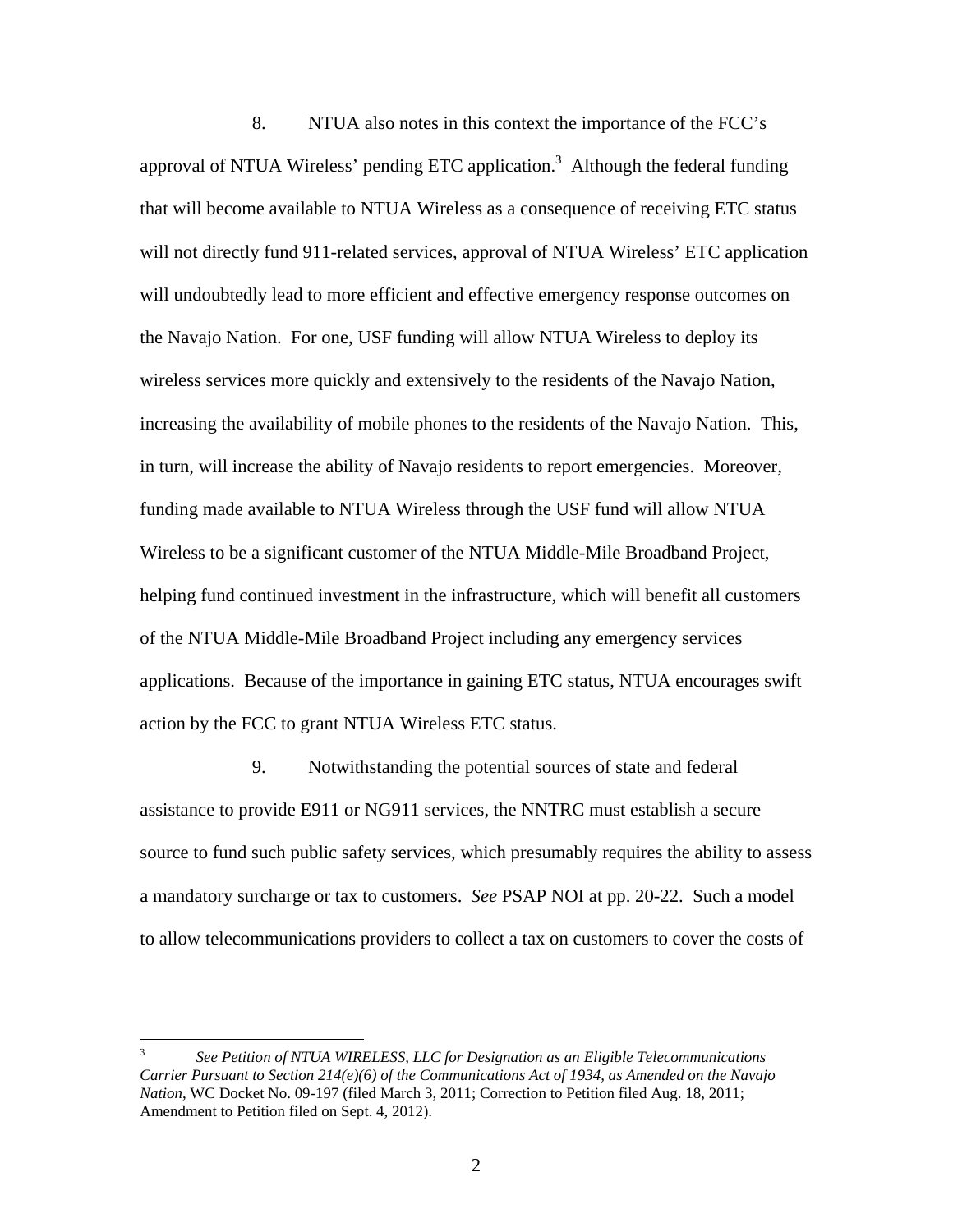providing such emergency services is common in other states.<sup>4</sup> If other sources of funding are sufficient to cover the costs of paying for a PSAP and providing E911 or NG911 services, collecting a surcharge from customers would be unnecessary. However, the NNTRC must consider implementing a customer surcharge or tax that can ensure funding for the costs of providing E911 or NG911 services.

10. NTUA does not take a position at this time with regard to the basis that the potential surcharge or tax is applied and how often it is updated. *See id*. at p. 21. With regard to the question of which aspects of PSAPs and 911 services that should be fundable under the 911 surcharge or tax, NTUA believes that any and all costs or services provided that are attributable to establishing and administering the PSAPs and 911 services should qualify. *See id*. at p. 22.

# **B. NTUA Encourages the Establishment of a PSAP and other 911 Services**

11. NTUA concurs with the NNTRC's description and findings in the PSAP NOI of the critical need for E911 or NG911 services on the Navajo Nation, and NTUA anticipates playing a role in helping solve these needs. The NNTRC summarizes the current state of emergency response services on the Navajo Nation by explaining that "[t]he Navajo Nation does not have even Basic 911 Emergency Service, let alone E911, and also does not have any operational PSAPs within the territorial jurisdiction of the Navajo Nation." PSAP NOI at p. 7. The PSAP NOI also notes that "[o]ver the past decades, the Nation has made at least two concerted yet so far unsuccessful efforts to implement 911 services on the Navajo Nation." *Id*. at p. 10.

 $\frac{1}{4}$ 

*See, e.g.,* Utah Code § 69-2-5.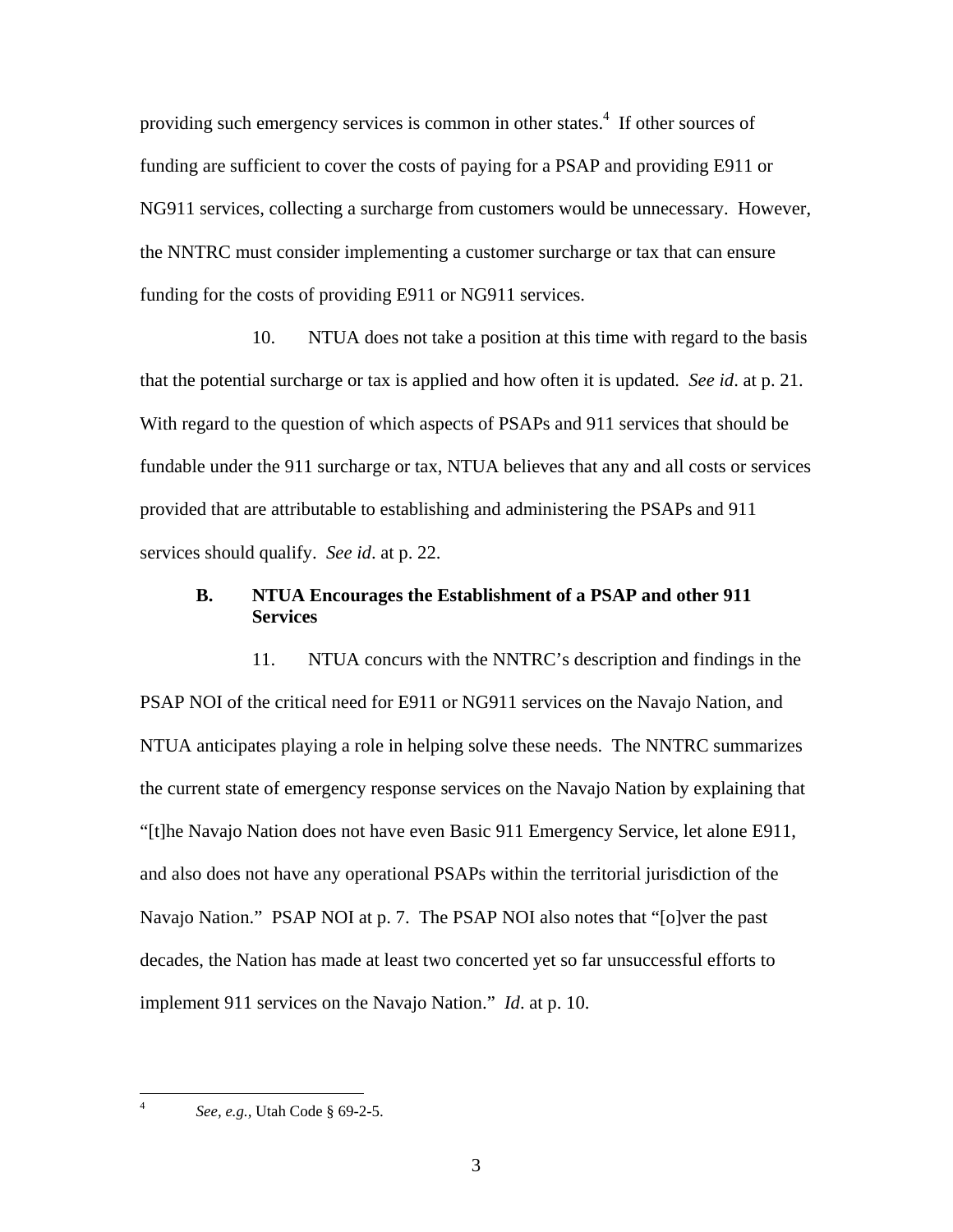12. As a result of a directive from the Navajo Nation Council Law and Order Committee, the NNTRC now seeks comment in this NOI "in order to facilitate the effective implementation of oversight, funding, construction, development and administration of one or more PSAPS on the Navajo Nation, and their associated Service Plans." *Id.* at p. 15. NTUA supports the NNTRC's effort to establish one or more PSAPs and develop 911-related services on the Navajo Nation.

# **C. To the Extent that NTUA Provides Emergency Response Services, It Must Be Compensated for Such Service**

13. Although the NTUA Middle-Mile Broadband Project infrastructure is able to provide flexible, robust services, which may potentially play a role in the future E911 or NG911 services developed by NNTRC for the Navajo Nation, NTUA reminds NNTRC that the cost of using the NTUA Middle-Mile Broadband Project should be included in developing the cost model for such E911 or NG911 services. The NTUA Middle-Mile Broadband Project was funded in part through a federal grant, as well as through millions of dollars in matching funds committed by NTUA in order to construct and operate the broadband network infrastructure. As such, NTUA is obligated both by the terms of the federal grant, as well as by internal policy, to recover the costs of the NTUA Middle-Mile Broadband Project, and consequently NTUA has set rates and charges for the provision of services.

14. As a condition to the Broadband Technologies Opportunities Program grant to construct and operate the NTUA Middle-Mile Broadband Project, NTUA and NTUA Wireless must act in a non-discriminatory fashion with regard to the provision of services, including colocation and other services under the middle-mile infrastructure. Charges for using the NTUA Middle-Mile Broadband Project apply to all,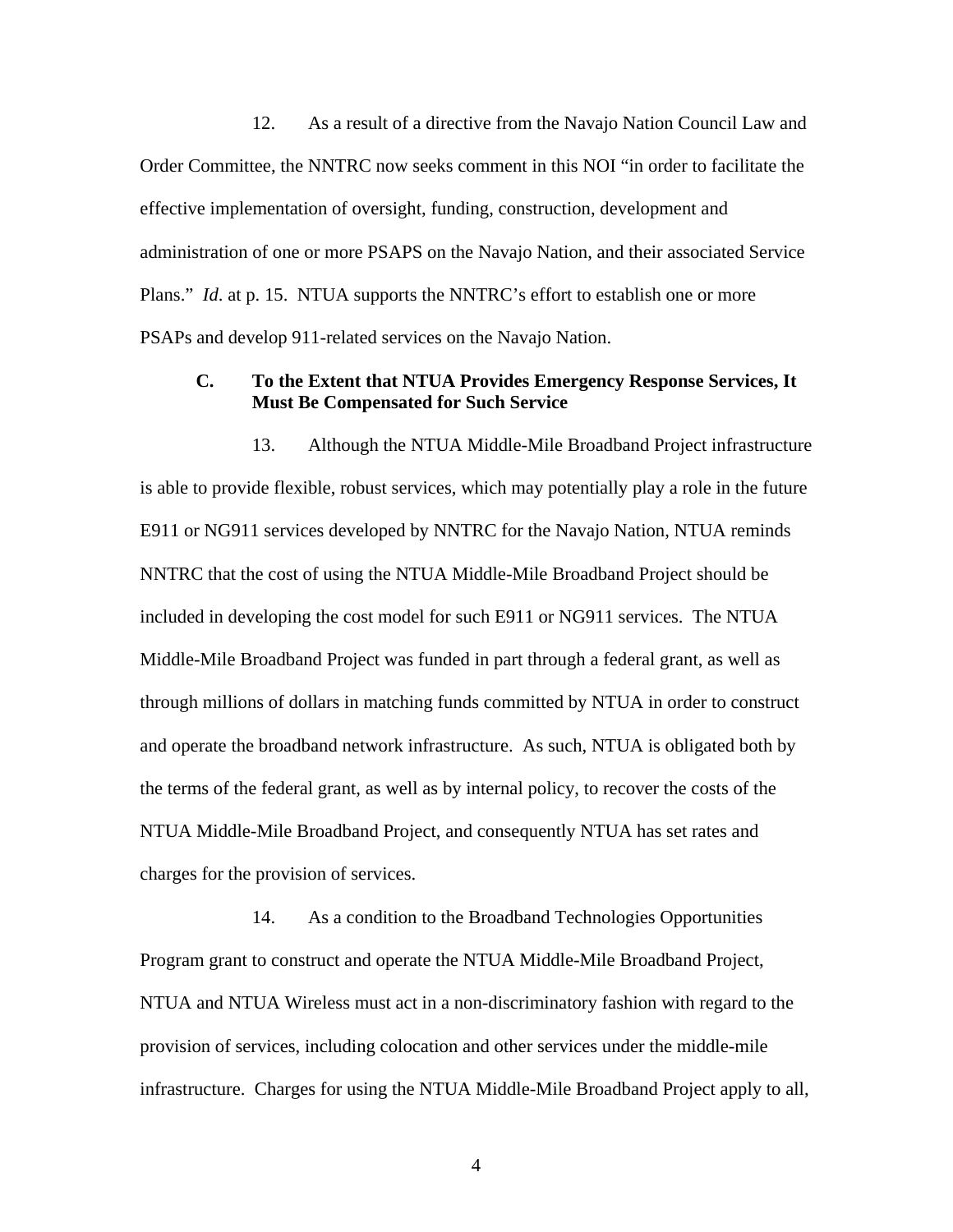and as part of this non-discrimination principle, NTUA applies the charges to those receiving service even-handedly.

#### **IV. ADMINISTRATION OF THE PSAPS AND 911 SYSTEM**

15. The NNTRC poses several other questions in the PSAP NOI related to the administration of the PSAPs and 911 system on the Navajo Nation. *See* PSAP NOI at pp. 17-19, 23-31. NTUA notes that the NNTRC is considering outsourcing certain operations or portions of operations related to PSAPs and with regard to management of the Master Street Addressing Guide. *See id*. at p. 23. NTUA takes no position on these questions at this time, but notes that the determination of these questions could implicate the interests of NTUA. In response to another question, and as is apparent from the Comments expressed herein, NTUA is undoubtedly a stakeholder in this process and any eventual Service Plan resulting from it. *See id*. at p. 25.

16. With regard to managing confidential information, the PSAP NOI questions what information from stakeholders should be shared and what information should be maintained as confidential. In the commercial context, the NNTRC should deem as business sensitive and maintain as confidential any information that could result in competitive disadvantage to the business and economic harm if that information were disclosed or otherwise made available to others. The NNTRC should provide a process by which the entity submitting confidential information may mark or designate the information as confidential, and the Commission should not release information that is marked as confidential without first consulting with the submitter, and without first affording the submitter the opportunity to seek relief in the Tribal courts.